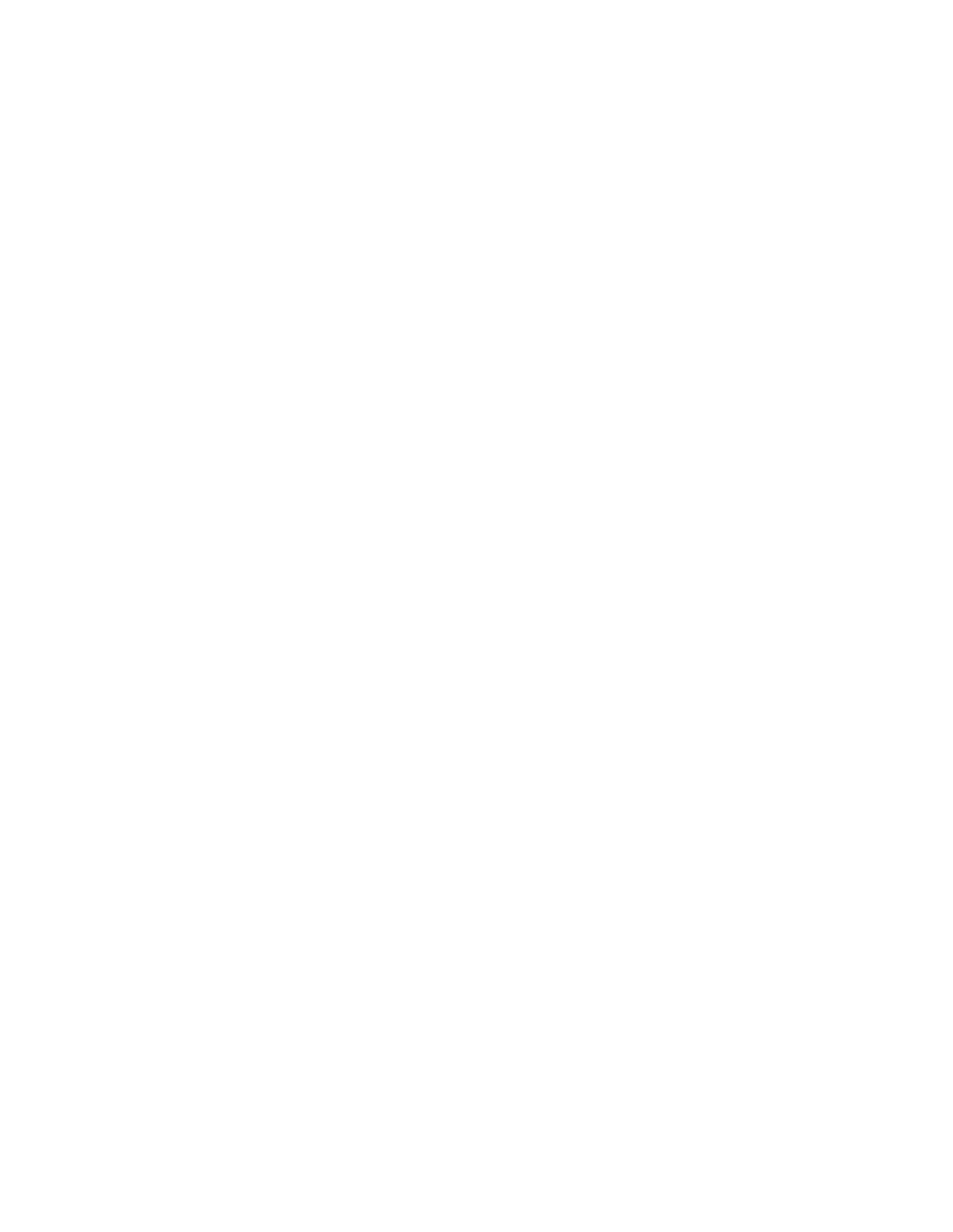# BMJ Open Leisure time computer use and adolescent bone health—findings from the Tromsø Study, Fit Futures: a cross-sectional study

Anne Winther,<sup>1,2</sup> Luai Awad Ahmed,<sup>1,3</sup> Anne-Sofie Furberg,<sup>4</sup> Guri Grimnes,<sup>5,6</sup> Rolf Jorde,<sup>5,6</sup> Ole Andreas Nilsen,<sup>1</sup> Elaine Dennison,<sup>7,8</sup> Nina Emaus<sup>1</sup>

#### ABSTRACT

To cite: Winther A, Ahmed LA, Furberg A-S, et al. Leisure time computer use and adolescent bone health—findings from the Tromsø Study, Fit Futures: a cross-sectional study. BMJ Open 2015;5:e006665. doi:10.1136/bmjopen-2014- 006665

▶ Prepublication history and additional material for this paper is available online. To view these files please visit the journal online [\(http://dx.doi.org/10.1136/](http://dx.doi.org/10.1136/bmjopen-2014-006665) [bmjopen-2014-006665](http://dx.doi.org/10.1136/bmjopen-2014-006665)).

Received 17 September 2014 Revised 25 February 2015 Accepted 20 March 2015



For numbered affiliations see end of article.

Correspondence to Anne Winther; anne.winther@uit.no

**Objectives:** Low levels of physical activity may have considerable negative effects on bone health in adolescence, and increasing screen time in place of sporting activity during growth is worrying. This study explored the associations between self-reported screen time at weekends and bone mineral density (BMD).

Design: In 2010/2011, 1038 (93%) of the region's first-year upper-secondary school students (15– 18 years) attended the Tromsø Study, Fit Futures 1 (FF1). A follow-up survey (FF2) took place in 2012/ 2013. BMD at total hip, femoral neck and total body was measured as g/cm² by dual X-ray absorptiometry (GE Lunar prodigy). Lifestyle variables were selfreported, including questions on hours per day spent in front of television/computer during weekends and hours spent on leisure time physical activities.

Complete data sets for 388/312 girls and 359/231 boys at FF1/FF2, respectively, were used in analyses. Sex stratified multiple regression analyses were performed.

Results: Many adolescents balanced 2–4 h screen time with moderate or high physical activity levels. Screen time was positively related to body mass index (BMI) in boys ( p=0.002), who spent more time in front of the computer than girls did  $(p<0.001)$ . In boys, screen time was adversely associated with BMD<sub>FF1</sub> at all sites, and these associations remained robust to adjustments for age, puberty, height, BMI, physical activity, vitamin D levels, smoking, alcohol, calcium and carbonated drink consumption ( p<0.05). Screen time was also negatively associated with total hip  $BMD_{FF2}$  (p=0.031). In contrast, girls who spent 4–6 h in front of the computer had higher BMD than the reference (<2 h).

**Conclusions:** In Norwegian boys, time spent on screen-based sedentary activity was negatively associated with BMD levels; this relationship persisted 2 years later. Such negative associations were not present among girls. Whether this surprising result is explained by biological differences remains unclear.

#### INTRODUCTION

The last decades have introduced rapid changes in use of technological devices for work, study and entertainment. The

#### Strengths and limitations of this study

- **EXECUTE:** Large, representative population-based study.
- $\blacksquare$  High attendance at the first and second wave of the study.
- Consistency in findings between associations over time, and with previous observations for boys.
- The use of self-reported instruments for important determinants.
- Lack of information on non-screen-based sedentary behaviour.

population's opportunity to be sedentary, rather than active, has increased, and children, adolescents and adults are spending more time in front of different screens than ever.1 2

The negative health effects of sedentary behaviour are a case for concern, especially during childhood and adolescence, a vulnerable time of life. The concept sedentary behaviour refers to activities that result in levels of energy expenditure slightly above resting level. In contrast, light physical activity such as walking slow, cooking, doing the dishes, etc, involves energy expenditure at higher levels. $3-5$ 

Some studies distinguish between various types of sedentary behaviour. Social activities such as talking or hanging around, reading and playing musical instruments, and motorised travelling, are regarded as non-screenbased sedentary behaviour, whereas watching television (TV) and videos or playing traditional video games are regarded as screen-based sedentary behaviour.<sup>6</sup>

As increasing screen time during growth may replace time spent on sports and  $play''$  it is possible that adverse health outcome may follow. Physical activity's positive effect on adolescents' health in general is well stated, $\frac{8}{3}$  and so is its positive association to bone health measured as bone mineral content (BMC), bone mineral density (BMD), bone size and strength. $9-11$  Several reviews have synthesised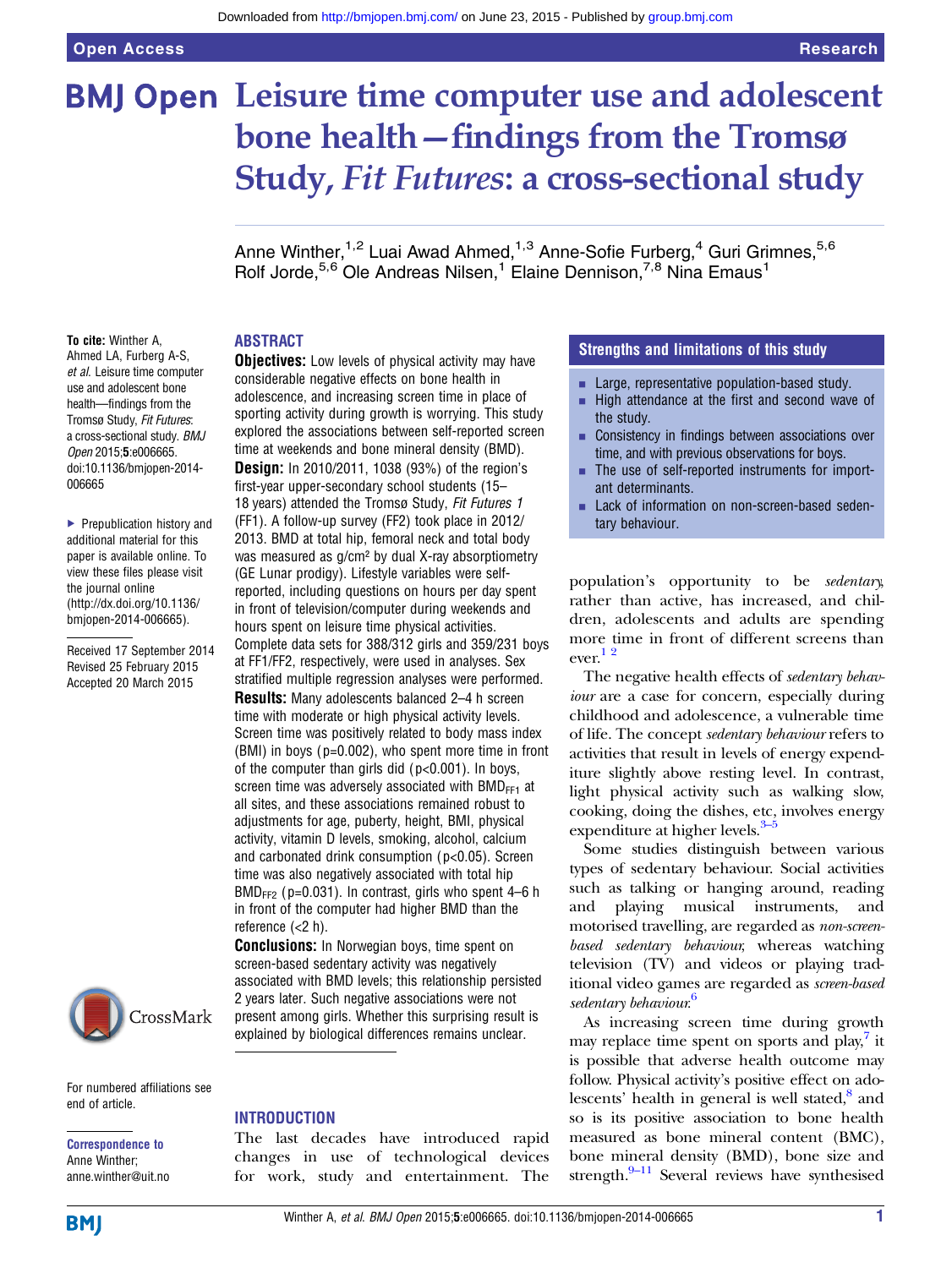the deleterious effect of TV viewing linked to obesity, metabolic changes, cardiovascular fitness as well as psychosocial health in youth.<sup>4 12</sup> By contrast, only a few studies have investigated screen-based sedentary behaviours' effect on bone. Results from existing cross-sectional studies vary as the measurement of exposure and outcome differ, $13-16$ and longitudinal data are lacking.

A prospective cohort study among girls reported higher TV viewing time during weekends compared with weekdays. During follow-up, TV viewing time increased both on school days and on weekends, but to a greater extent during weekends.<sup>17</sup> As adolescence is a time of increasing independence and adoption of new behaviours, we regarded screen time spent during weekends (ScTWends) as the best expression of the participants preferred pastime with a plausible effect on health.

In this study, we explored the associations between hours of ScTWends and BMD levels among adolescents participating in Fit Futures 1 (FF1), as well as the persisting association with repeated bone measurements 2 years later, in Fit Futures 2 (FF2).

#### **METHODS**

#### Study population and design: Fit Futures

The Tromsø Study<sup>18</sup> is a population-based study with repeated health surveys in the municipality of Tromsø inviting all residents in specific age groups. Fit Futures is an expansion of the Tromsø Study, in collaboration between the University Hospital of North Norway (UNN HF), UiT The Arctic University of Norway and the National Public Health Institute. In 2010/2011, all firstyear upper-secondary school students in the two neighbouring municipalities Tromsø and Balsfjord were invited to participate in the cross-sectional study FF1.<sup>19</sup> The invited cohort included 1117 participants aged 15–19 years, of which 1038 adolescents (530 boys) attended the survey, providing an attendance rate of 92.9%. This paper includes participants younger than 18 years in FF1 (469 girls and 492 boys). A second wave of the survey, FF2, carried out in 2012/2013, invited all the third-year students to a follow-up. In total, 820 students attended, providing repeated BMD measurements in 372 girls and 316 boys, that is, 66% of the original cohort. Information of the study was given in classrooms; written information was handed out and also distributed through the schools' websites. Participants 16 years and older signed a declaration when arriving at the study site, and younger participants had to bring written permission from their guardians. Dedicated research technicians performed the examinations in a well-established research unit at UNN HF.

#### **Measurements**

The main outcomes in the present study were BMD at the total hip, femoral neck and total body measured as g/cm², by dual X-ray absorptiometry (DXA; GE Lunar prodigy, Lunar Corporation, Madison, Wisconsin, USA),

with enCORE paediatric software. $20$  At arrival, information on pregnancy was obtained through a clinical interview. In cases of possible pregnancy, those participants were excluded from DXA scanning.

Height and weight were measured in all participants to the nearest 0.1 cm and 0.1 kg on an automatic electronic scale, the Jenix DS 102 stadiometer. Measurements were performed according to standardised procedures in the Tromsø Study, wearing light clothing without shoes. Body mass index (BMI) was calculated as weight (kg) divided by height squared  $(m^2)$ . Non-fasting blood samples were drawn and analysed for serum 25 hydroxy vitamin D  $levels<sup>21</sup>$ 

#### **Questionnaires**

Screen-based sedentary behaviour in leisure time was examined through two questions: "How many hours per day do you spend by the PC, watch TV, DVD etc, outside school during weekends?", correspondingly "…during weekdays?". The alternatives were (1) "None", (2) "About half an hour", (3) "About 1 to 1.5 hours", (4) "About 2 to 3 hours", (5) "About 4 to 6 hours", (6) "About 7 to 9 hours" or (7) "10 hours or more". We categorised the information into  $0-2$ ,  $2-4$ ,  $4-6$  and  $>6$  h per day of ScTWends. We estimated time per day as follows:  $(1)=0$  h,  $(2)=0.5$  h,  $(3)=1.25$  h,  $(4)=2.5$  h,  $(5)=5$  h,  $(6)=8$  h and  $(7)$ =10 h for continuous variables of ScTWends and screen time during weekdays (ScTWdays), separately.

Following the Gothenburg instrument, $^{22}$  the participants rated their time spent on physical activity in an average week during the past year. They graded their physical activity as (1) sedentary activities only, (2) moderate activity such as walking, cycling or exercise at least 4 h/week, (3) participation in recreational sports at least 4 h/week or (4) participation in hard training/sports competitions several times a week.

Sexual maturation was based on girls' menarche age and boys' rating at the Pubertal Development Scale (PDS).<sup>23</sup> The boys rated four secondary sexual characteristics on a scale ranging from (1) not yet started, to (4) complete.

The variables on smoking habits and alcohol consumption are fully described elsewhere.<sup>19</sup> Participants who reported no alcohol intake were compared with those who reported 'sometimes'; ever smokers were compared with never-smokers.

Nutritional information was collected by a food frequency questionnaire on daily calcium and soft drinks. As calcium intake in Nordic population in general is sufficient,<sup>24</sup> we estimated calcium consumption separating low consumers, with potential inadequate calcium levels, from the rest. The questions were: "How often do you usually eat cheese (all kinds)", and four similar questions about dairy drinks, with amount and frequency. We dichotomised the calcium consumption into "Low", not eating cheese once a week or not drinking milk daily; and "Sufficient", when having cheese weekly or milk daily.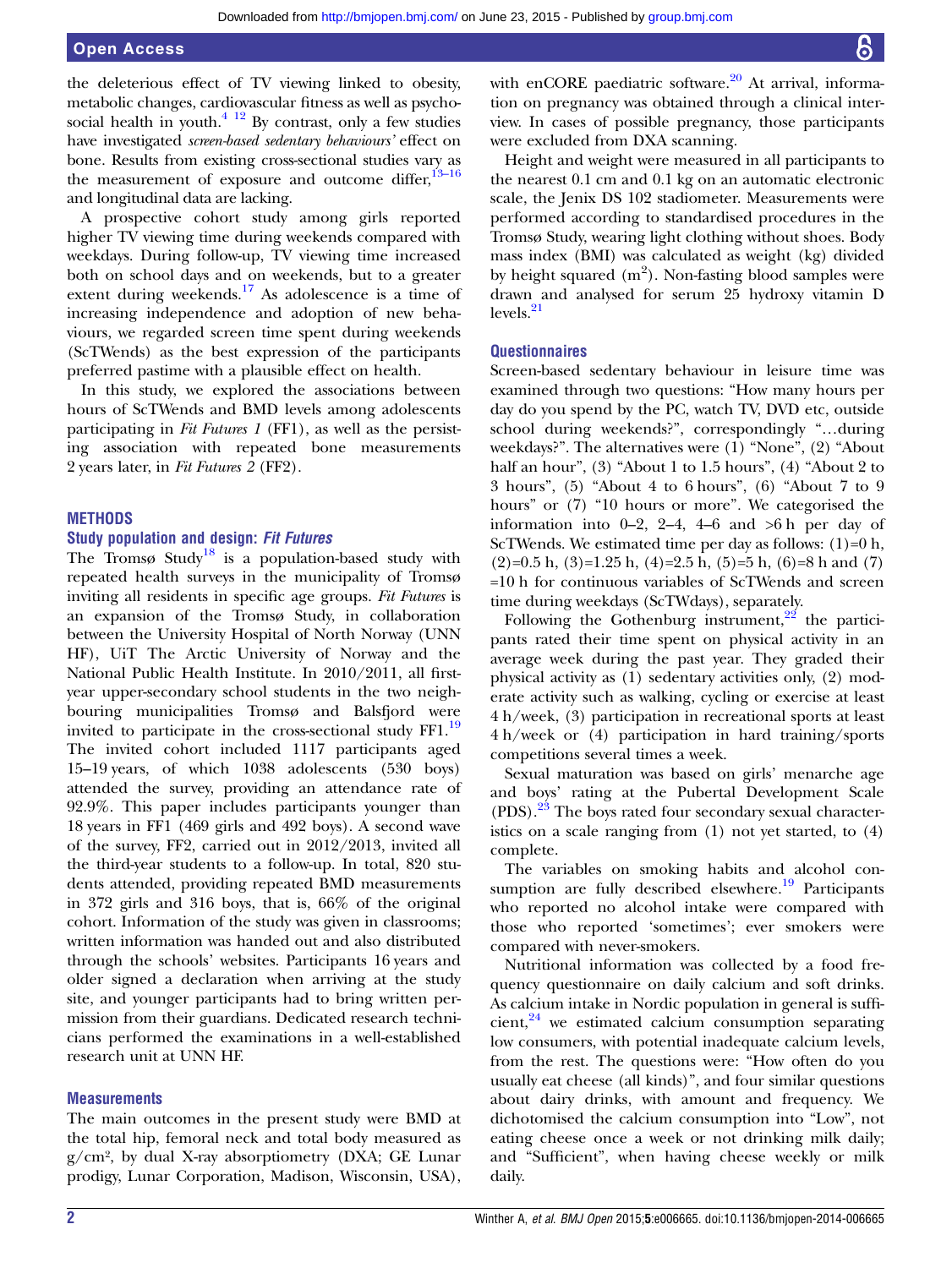For information on carbonated drinks consumption we asked: "How often do you usually have soft drinks with sugar (a  $\frac{1}{2}$  litre bottle equals 2 glasses)?", and correspondingly "…soft drinks with artificial sweetener…?". Participants rated drinking frequency and amount from 1 (rarely/never) to 5 (four or more glasses per day), which we categorised as "Rarely", "1 glass per day" or "≥2 glasses per day", respectively.

#### **Statistics**

As bone mass acquisition varies between girls and boys,<sup>19</sup> all statistical analyses were stratified by sex. Student t test and Pearson's  $\chi^2$  test were used to compare baseline characteristics. Next, we checked the normal distribution for screen time variables and their correlation to possible bone mass determinants. We compared means and trends of the determinants, stratified for screen time, by analysis of variance with the Bonferroni correction for multiple comparisons and Pearson's  $χ²$  test.

The association between screen time and BMD was first explored in univariate linear regression models. Then, multivariable regression was performed including adjustments for age, BMI, height, sexual maturation, leisure time physical activity, smoking habits and alcohol consumption. Possible confounders such as serum levels of vitamin D, calcium intake and carbonated drink consumption were also included. Hormonal contraceptives and ethnicity were not included in the models since we found no association with bone density in this study population.<sup>19</sup> Finally, the models were adjusted for ScTWdays. All variables were checked for normality before entering the models. Residual analyses (histogram, normal P-P Plot and residual plots) were used to assess linearity, normal distribution and variance heterogeneity, and multicollinearity was assessed with variance inflation tests. All analyses were performed using the Statistical Package of Social Sciences software (SPSS V. 22) and all values of  $p<0.05$  were considered significant.

#### RESULTS

Boys spent more time in front of computers and TV than girls; mean  $5.1$  (SD  $2.7$ ) and  $3.8$  (2.2) hours per day in weekends and weekdays, respectively, compared with 4.0 (2.3) and 3.2 (2.0) hours in girls (p<0.001; table 1).

Reported ScTWends were positively correlated with ScTWdays (approximately 0.6,  $p<0.001$ ). The distribution of ScTWends is displayed in figure 1. For ScTWdays, the pattern is quite similar, with the curve drawn slightly more to the left (not shown). As illustrated in figure 2, there was a trend of decreasing BMD levels across ScTWends; however, the trend was statistically significant only in boys in FF1 ( $p<0.05$ ).

As illustrated in table 2, physical activity levels were adversely related to ScTWends (p<0.001). However, 20% of the girls and 26% of the boys who reported more than 4 h daily in front of the screen during weekends also spent more than 4 h/week on sports and hard training. Vitamin D levels were inversely related ( $p \le 0.027$ ), whereas carbonated drink consumption was positively related to screen time, although not statistically significant for soft drinks with artificial sweetener ( $p \le 0.058$ ). Among boys, BMI levels were positively related to screen time levels  $(p=0.002)$ .

The univariate analyses (table 3) showed contrasting relationships; higher ScTWends was adversely associated to BMD at all sites in boys  $(p<0.05)$ , while in girls there was a positive association, which was only statistically significant at the femoral neck.

In linear multiple regression models, exploring associations between ScTWends and BMD measured at FF1 with adjustments for age, sexual maturation, ScTWdays, together with other possible confounders, this tendency became more evident. In boys, 2–4 or more than 6 h in front of the screen was associated with lower BMD at the femoral sites, with a statistically significant reduction of approximately  $0.060 \text{ g/cm}^2$  (p≤0.035) compared with counterparts with less than 2 h ScTWends. Also in the 4–6 h category, the associations were negative, but nonsignificant. By contrast, in girls, ScTWends was associated with higher BMD levels; at femoral neck, an increase of

|                                         | <b>Girls</b>  |              | <b>Boys</b>   |               |         |
|-----------------------------------------|---------------|--------------|---------------|---------------|---------|
| <b>Characteristics</b>                  | <b>Number</b> | Mean (SD)    | <b>Number</b> | Mean (SD)     | p Value |
| Age (years)                             | 469           | 16.6 (0.41)  | 492           | 16.6(0.41)    | 0.278   |
| Height (cm)                             | 467           | 164.9(6.5)   | 492           | 176.9 (6.70)  | < 0.001 |
| Weight (kg)                             | 467           | 60.9 (11.5)  | 492           | 70.2 (14.4)   | < 0.001 |
| Menarche age girls (years)              | 461           | 12.97 (1.20) |               |               |         |
| Puberty boys, PDS                       |               |              | 387           | 6.7/57.9/14.0 |         |
| (completed/underway/barely started) (%) |               |              |               |               |         |
| Screen time (h)                         |               |              |               |               |         |
| Daily in weekends                       | 463           | 4.00(2.3)    | 484           | 5.06(2.7)     | < 0.001 |
| Daily in weekdays                       | 464           | 3.24(2.0)    | 485           | 3.83(2.2)     | < 0.001 |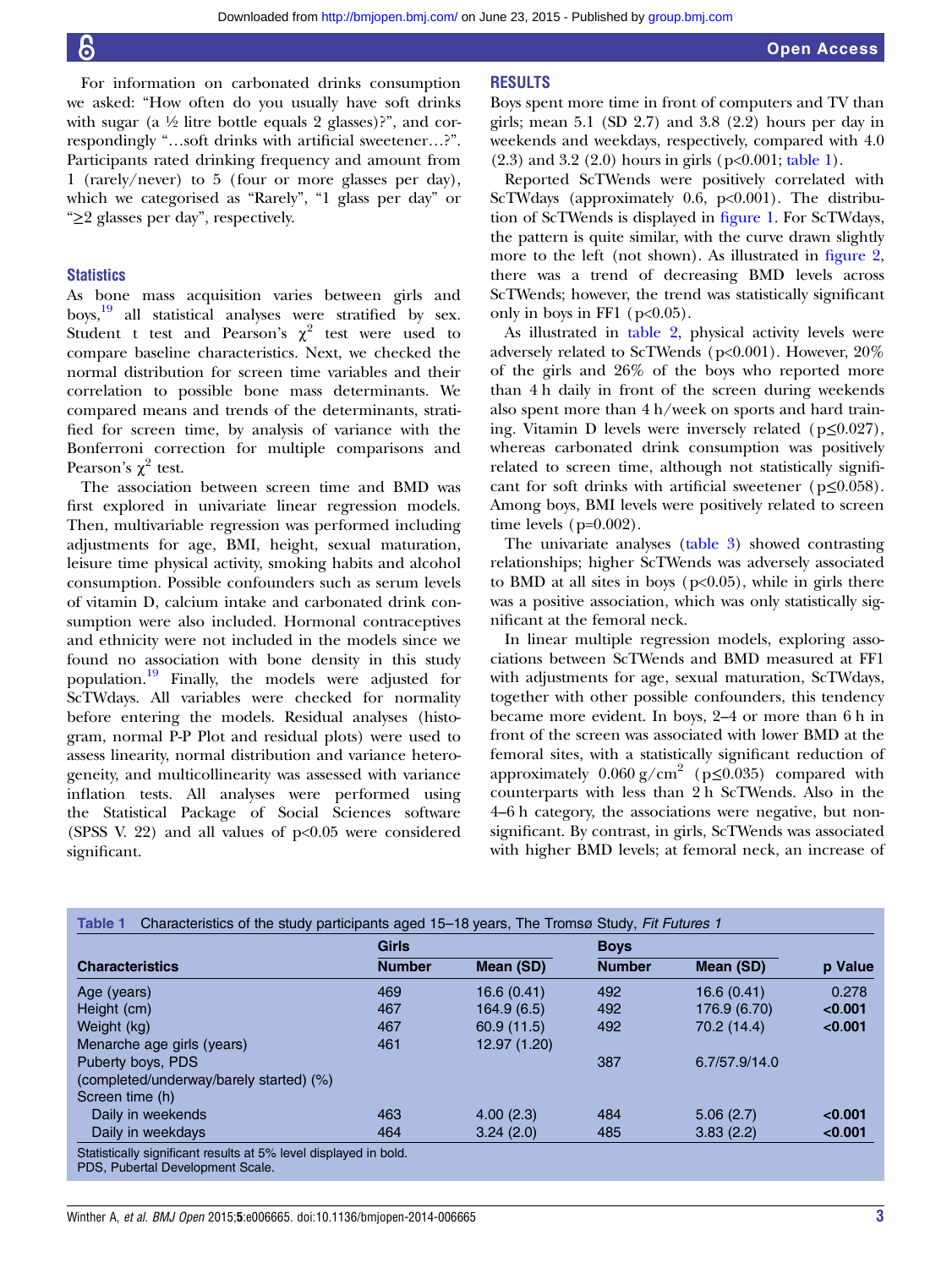Open Access

Figure 1 Distribution of leisure time computer use during weekends, for girls and boys aged 15–18 years, The Tromsø Study, Fit Futures 1.



at least  $0.046$  g/cm<sup>2</sup> (p=0.007), and at total body with  $0.023$  g/cm<sup>2</sup> (p=0.025) for the 4–6 h category. Extensive analyses with ScTWends in three categories (cut-off at 2.5 and 5.0 h) and as a continuous variable showed mainly the same pattern of negative β values for boys and positive  $\beta$  values for girls, although not statistically significant (data not shown).

In follow-up analyses of BMD levels measured at FF2, the consistent patterns of associations persisted, although the associations were weaker and only statistically significant at the total hip in boys.



Figure 2 Mean bone mineral density (BMD) levels with trend lines in relation to leisure time computer use during weekends at total hip, femoral neck and total body for boys and girls aged 15–18 years at Fit Futures 1 (FF1) and Fit Futures 2 (FF2), respectively.

#### **DISCUSSION Summary**

To our knowledge, this is the first study to present associations between bone mass and screen-based sedentary behaviour with repeated measurements. At FF1, ScTWends was negatively associated with BMD in boys and positively in girls. This contrasting pattern persisted in 2 years follow-up analyses.

Previous cross-sectional studies have examined these associations to BMC at different sites. Vicente-Rodríguez *et al*<sup>13</sup> indicated that TV watching of more than 3 h a day was associated with an increased risk for low whole body BMC in Spanish boys aged 13–18.5 years. Moreover, results from the HELENA study demonstrated negative associations of young boys' use of internet during nonstudy time and total body  $BMC$ ,<sup>14</sup> and recently Chastin et  $al^{15}$  concluded that boys' screen-based sedentary behaviour was negatively associated with femoral BMC. All these studies used self-reported data on screen-based sedentary behaviour, and the latter two also included adjustments of sedentary behaviour patterns measured objectively. As far as we know, no standardised questionnaire on screen-based sedentary behaviour exists. Even if the questions of the independent variable were to be addressed in different ways, all studies including the present one, reported adverse relationships between the boys' screen behaviour and bone mass, which may indicate true findings. Adjustments for objectively measured physical activity in some of the studies<sup>14 15</sup> also support such conclusion.

To our knowledge, no other study suggests positive associations between bone mass and girls' TV and computer use, when physical activity levels are taken into account. In contrast to our findings in girls, Gracia-Marco et  $al^{\mathbb{I}4}$  reported non-significant negative associations between different screen-based activities and femoral neck BMC, before and after adjustments for lean mass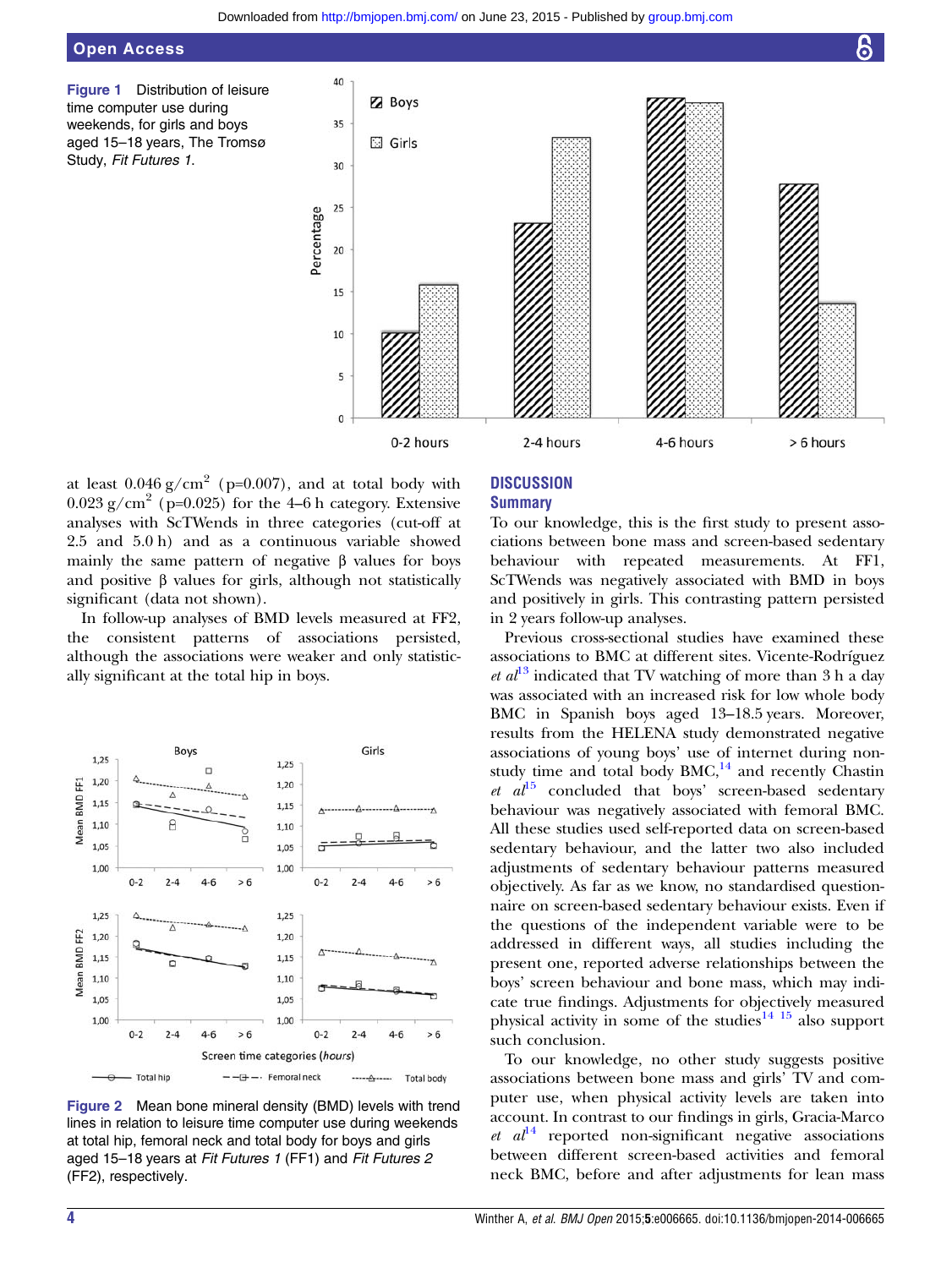| <b>Open Access</b> |  |  |
|--------------------|--|--|
|                    |  |  |
|                    |  |  |

|                                                                                                   | Girls n=463   |                              |                                                              |                                                       |                  | <b>Boys</b> n=484               |                                  |                                                                   |                                |         |
|---------------------------------------------------------------------------------------------------|---------------|------------------------------|--------------------------------------------------------------|-------------------------------------------------------|------------------|---------------------------------|----------------------------------|-------------------------------------------------------------------|--------------------------------|---------|
| Screen time weekends (h)                                                                          | $0 - 2$       | $2 - 4$                      | $4-6$                                                        | $\frac{6}{1}$                                         | p Value          | $\overline{a}$                  | $2 - 4$                          | $4-6$                                                             | $\frac{6}{1}$                  | p Value |
| Number of participants                                                                            | 73            | 154                          | $\begin{array}{c} 173 \\ 22.3 \\ 53.0 \\ (24.2) \end{array}$ | 8                                                     |                  | 49<br>22.9 (4.0)<br>41.8 (20.7) | 112<br>21.1 (3.0)<br>42.9 (20.4) | $\begin{array}{c}\n 184 \\  22.6 \\  42.7 \\  20.1\n \end{array}$ | 139                            |         |
| BMI (kg/m <sup>2</sup> )                                                                          | 22.3(4.0)     | $22.3(4.2)$<br>58.5 $(23.1)$ |                                                              | $23.2(4.8)$<br>47.8 $(21.6)$ *                        | $0.451$<br>0.022 |                                 |                                  |                                                                   | $23.0(4.9)*$<br>35.0 $(19.4)*$ | 0.002   |
| Vitamin D level                                                                                   | 56.0 (20.7)   |                              |                                                              |                                                       |                  |                                 |                                  |                                                                   |                                |         |
| (serum 25(OH) D nmol/L)                                                                           |               |                              |                                                              |                                                       |                  |                                 |                                  |                                                                   |                                |         |
| Physical activity (%)                                                                             |               |                              |                                                              |                                                       | 0.001            |                                 |                                  |                                                                   | 7.9                            | 0.001   |
| Hard training                                                                                     | 24.7          | 22.1                         |                                                              |                                                       |                  |                                 |                                  |                                                                   |                                |         |
| Sports                                                                                            | 31.5          |                              |                                                              |                                                       |                  |                                 |                                  |                                                                   |                                |         |
| Moderate                                                                                          | 38.4          | 28.6<br>41.6                 | 27.799999                                                    | $7.28$<br>$7.29$<br>$7.29$<br>$7.5$<br>$7.5$<br>$7.5$ |                  | 1<br>8 2 1 0 10<br>1 0 10 10    | $+ 38874$<br>$+ 38874$           | 2<br>22 32 32<br>23 32 32                                         | $18.0$<br>$28.5$               |         |
| Sedentary                                                                                         | 5.5           | 7.8                          |                                                              |                                                       |                  |                                 |                                  |                                                                   |                                |         |
| Calcium intake (%)                                                                                |               |                              |                                                              |                                                       | 0.106            |                                 |                                  |                                                                   |                                | 0.443   |
| Sufficient                                                                                        | 89.0          | 89.6                         | 87.9                                                         |                                                       |                  | 91.8                            | 92.9                             | 90.8                                                              | 87.1<br>12.9                   |         |
| Low                                                                                               | 11.0          | 10.4                         |                                                              |                                                       |                  | 8.2                             |                                  | 9.2                                                               |                                |         |
| Soft drinks sugar (%)                                                                             |               |                              |                                                              |                                                       | 0.001            |                                 |                                  |                                                                   |                                | 0.004   |
| Rarely                                                                                            | 52.1          | 37.0                         |                                                              |                                                       |                  |                                 |                                  |                                                                   |                                |         |
| 1 glass a day                                                                                     | 46.6          |                              |                                                              |                                                       |                  |                                 |                                  |                                                                   |                                |         |
| ≥2 glasses a day                                                                                  | 1.4           | 61.9                         |                                                              | $724 * 2575$<br>$724 * 2575$                          |                  | $14.3$<br>$67.3$<br>$16.3$      | 17.0<br>67.0<br>16.1             | 5.4<br>79.2<br>15.2                                               | 7.9<br>66.9<br>25.2            |         |
| Soft drinks sweetener (%)                                                                         |               |                              | $+$                                                          |                                                       | 0.052            |                                 |                                  |                                                                   |                                | 0.058   |
| Rarely                                                                                            | 69.9          | 47.4                         | $49.1$<br>$46.9$<br>$2.9$                                    | $74.2$<br>$74.2$<br>$74.2$                            |                  | 73.5<br>24.5<br>2.0             | 67.0<br>29.5<br>2.7              | 534<br>924<br>33                                                  | 0.0<br>0.0.0<br>0.0.0          |         |
| 1 glass a day                                                                                     | 26.6          | 50.0<br>2.6                  |                                                              |                                                       |                  |                                 |                                  |                                                                   |                                |         |
| ≥2 glasses a day                                                                                  | 2.7           |                              |                                                              |                                                       |                  |                                 |                                  |                                                                   |                                |         |
| Smoking (%)                                                                                       |               |                              |                                                              |                                                       | 0.555            |                                 |                                  |                                                                   |                                | 0.382   |
| No, never                                                                                         | 76.7          | 83.8                         |                                                              |                                                       |                  |                                 |                                  |                                                                   |                                |         |
| Sometimes                                                                                         | $17.8$<br>5.5 | 13.6                         | 80.3<br>16.8<br>2.9                                          | 8<br>823<br>624                                       |                  | 75.5<br>18.4<br>6.1             |                                  | 81.5<br>16.3<br>2.2                                               |                                |         |
| Daily                                                                                             |               | 2.6                          |                                                              |                                                       |                  |                                 | 71.4<br>25.0<br>3.6              |                                                                   | 74.1<br>23.0<br>2.9            |         |
| Alcohol (%)                                                                                       |               |                              |                                                              |                                                       | 0.670            |                                 |                                  |                                                                   |                                | 0.912   |
| <b>Never</b>                                                                                      | 21.9          | 24.0                         |                                                              | 21488<br>2148                                         |                  | 32.7<br>38.8                    | 0<br>33<br>33<br>33              | 7<br>37<br>38<br>38                                               | 2<br>8 9 8<br>8 9 8            |         |
| Up to once per month                                                                              | 46.6          | 50.6                         |                                                              |                                                       |                  |                                 |                                  |                                                                   |                                |         |
| Twice or more/month                                                                               | 31.5          | 25.3                         |                                                              |                                                       |                  | 26.5                            |                                  |                                                                   |                                |         |
| Statistically significant results at 5% level are displayed in bold.<br>Data are means (SD) or %. |               |                              |                                                              |                                                       |                  |                                 |                                  |                                                                   |                                |         |
| $*2 - 4 h$ group.                                                                                 |               |                              |                                                              |                                                       |                  |                                 |                                  |                                                                   |                                |         |
| t4-6h group.                                                                                      |               |                              |                                                              |                                                       |                  |                                 |                                  |                                                                   |                                |         |
| t0-2h group.                                                                                      |               |                              |                                                              |                                                       |                  |                                 |                                  |                                                                   |                                |         |
| BMI, body mass index.                                                                             |               |                              |                                                              |                                                       |                  |                                 |                                  |                                                                   |                                |         |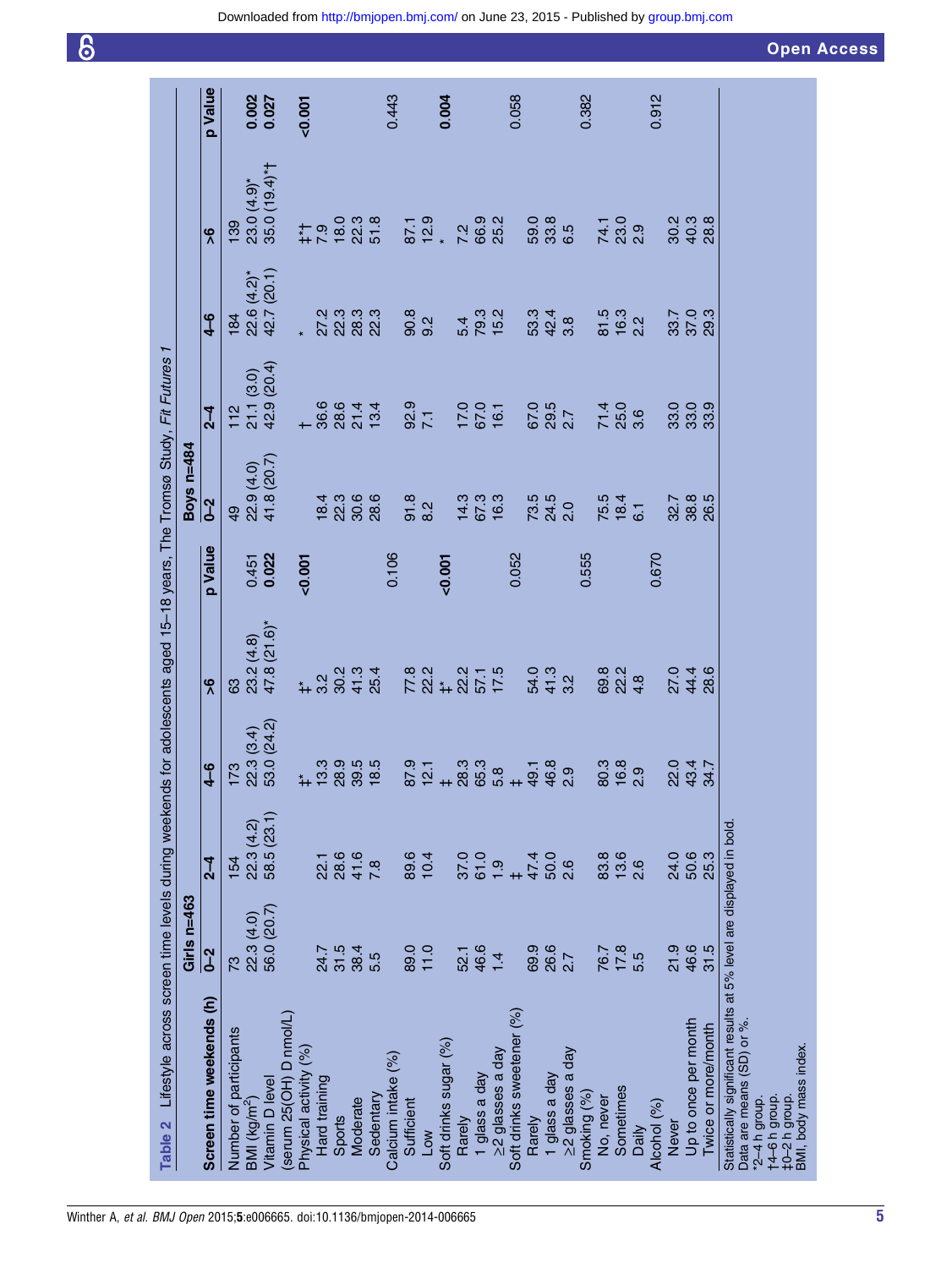### Open Access

Table 3 Associations between screen time weekends and BMD at different sites in 15–18 years old girls and boys, at FF1 (2010/2011) and FF2 (2013/2013)

|                                   | Girls (n=388 <sub>FF1</sub> /312 <sub>FF2</sub> ) |                     |           | Boys (n=359 <sub>FF1</sub> /231 <sub>FF2</sub> ) |                   |                      |           |                      |
|-----------------------------------|---------------------------------------------------|---------------------|-----------|--------------------------------------------------|-------------------|----------------------|-----------|----------------------|
|                                   | <b>Unadjusted</b>                                 |                     | Adjusted* |                                                  | <b>Unadjusted</b> |                      | Adjusted* |                      |
| <b>Screen time</b><br>categories† | $\beta \ddagger$                                  | 95% CI              | $\beta$ ‡ | 95% CI                                           | $\beta \ddagger$  | 95% CI               | $\beta$ ‡ | 95% CI               |
| FF <sub>1</sub>                   |                                                   |                     |           |                                                  |                   |                      |           |                      |
| $BMDTH$ , h                       |                                                   |                     |           |                                                  |                   |                      |           |                      |
| $2 - 4$                           | 0.018                                             | $-0.016$ to 0.051   | 0.025     | $-0.008$ to 0.059                                | $-0.031$          | $-0.077$ to 0.016    | $-0.061$  | $-0.111$ to $-0.011$ |
| $4 - 6$                           | 0.028                                             | $-0.005$ to 0.061   | 0.054     | 0.017 to 0.090                                   | $-0.002$          | $-0.045$ to 0.041    | $-0.038$  | $-0.087$ to 0.011    |
| $\geq 6$                          | 0.011                                             | $-0.030$ to 0.052   | 0.042     | $-0.006$ to 0.090                                | $-0.051$          | $-0.096$ to $-0.006$ | $-0.062$  | $-0.120$ to $-0.004$ |
| $BMD_{FN}$ , h                    |                                                   |                     |           |                                                  |                   |                      |           |                      |
| $2 - 4$                           | 0.033                                             | $< 0.001$ to 0.066  | 0.046     | 0.012 to 0.079                                   | $-0.035$          | $-0.082$ to 0.013    | $-0.063$  | $-0.113$ to $-0.014$ |
| $4 - 6$                           | 0.036                                             | 0.003 to 0.069      | 0.070     | 0.034 to 0.106                                   | $-0.005$          | $-0.049$ to 0.039    | $-0.034$  | $-0.083$ to 0.014    |
| >6                                | 0.010                                             | $-0.031$ to 0.051   | 0.058     | 0.010 to 0.105                                   | $-0.061$          | $-0.107$ to $-0.015$ | $-0.064$  | $-0.121$ to $-0.007$ |
| $BMDTB$ , h                       |                                                   |                     |           |                                                  |                   |                      |           |                      |
| $2 - 4$                           | 0.010                                             | $-0.011$ to 0.030   | 0.015     | $-0.003$ to 0.033                                | $-0.030$          | $-0.060$ to 0.001    | $-0.039$  | $-0.068$ to $-0.010$ |
| $4 - 6$                           | 0.011                                             | $-0.009$ to 0.031   | 0.023     | 0.003 to 0.042                                   | $-0.009$          | $-0.037$ to $0.020$  | $-0.028$  | $-0.056$ to 0.001    |
| $\geq 6$                          | 0.005                                             | $-0.021$ to 0.030   | 0.017     | $-0.009$ to 0.043                                | $-0.034$          | $-0.063$ to $-0.004$ | $-0.030$  | $-0.064$ to 0.004    |
| FF <sub>2</sub>                   |                                                   |                     |           |                                                  |                   |                      |           |                      |
| $BMD$ <sub>TH</sub> , h           |                                                   |                     |           |                                                  |                   |                      |           |                      |
| $2 - 4$                           | 0.010                                             | $-0.030$ to $0.050$ | 0.017     | $-0.025$ to 0.058                                | $-0.052$          | $-0.117$ to 0.012    | $-0.074$  | $-0.141$ to $-0.007$ |
| $4 - 6$                           | $-0.002$                                          | $-0.042$ to 0.038   | 0.024     | $-0.021$ to 0.068                                | $-0.039$          | $-0.099$ to 0.021    | $-0.060$  | $-0.127$ to 0.007    |
| $\geq 6$                          | $-0.014$                                          | $-0.066$ to 0.038   | 0.016     | $-0.048$ to 0.079                                | $-0.060$          | $-0.123$ to 0.002    | $-0.063$  | $-0.142$ to 0.017    |
| $BMD_{FN}$ , h                    |                                                   |                     |           |                                                  |                   |                      |           |                      |
| $2 - 4$                           | 0.016                                             | $-0.024$ to 0.057   | 0.027     | $-0.015$ to 0.068                                | $-0.047$          | $-0.112$ to 0.017    | $-0.061$  | $-0.128$ to 0.005    |
| $4 - 6$                           | 0.002                                             | $-0.039$ to 0.042   | 0.036     | $-0.009$ to 0.081                                | $-0.035$          | $-0.096$ to 0.025    | $-0.041$  | $-0.107$ to 0.025    |
| $\geq 6$                          | $-0.015$                                          | $-0.067$ to 0.038   | 0.030     | $-0.034$ to 0.093                                | $-0.052$          | $-0.115$ to 0.010    | $-0.038$  | $-0.116$ to 0.041    |
| $BMDTB$ , h                       |                                                   |                     |           |                                                  |                   |                      |           |                      |
| $2 - 4$                           | 0.005                                             | $-0.018$ to 0.028   | 0.011     | $-0.010$ to 0.032                                | $-0.032$          | $-0.070$ to 0.007    | $-0.033$  | $-0.069$ to 0.004    |
| $4 - 6$                           | $-0.006$                                          | $-0.029$ to 0.017   | 0.013     | $-0.010$ to 0.036                                | $-0.023$          | $-0.059$ to 0.013    | $-0.029$  | $-0.066$ to $0.007$  |
| $\geq 6$                          | $-0.021$                                          | $-0.051$ to 0.009   | 0.004     | $-0.029$ to 0.036                                | $-0.033$          | $-0.070$ to 0.004    | $-0.017$  | $-0.060$ to 0.027    |

\*Adjusted for age, body mass index, height, sexual maturation, physical activity, calcium intake, vitamin D levels, soft drinks and alcohol consumption, smoking habits and screen time weekdays.

†Screen time categories compared to <2 h per day during weekends.

 $\ddagger$ β Values displayed as g/cm<sup>2</sup>, statistically significant results at 5% level in bold.

BMD, bone mineral density; BMD<sub>TH</sub>, BMD at total hip; BMD<sub>FN</sub>, BMD at femoral neck; BMD<sub>TB</sub>, BMD at total body; FF1, Fit Futures 1; FF2, Fit Futures 2.

and objectively measured physical activity. Also, Chastin *et al*<sup>15</sup> reported that the time girls spent on screen-based sedentary behaviour was negatively associated with femoral and spinal BMC. However, after adjustments there was a positive—although not statistically significant —association in concordance with our findings.

Longitudinal studies on the association between body composition and bone mass, in childhood and adolescence, indicate a positive effect of lean mass,  $25-27$ whereas both protective and adverse effects of obesity on bone have been reported. $^{28}$  These conflicting results may be related to different factors, as the relationship between fat and bone varies with age and hormones.<sup>29</sup> Streeter *et al*<sup>25</sup> suggest a gender effect, as percentage of body fat seems important for girls BMD levels only. A positive trend of BMI across screen time levels, interpreted as decreased lean mass and increased fat mass, could possibly be more harmful for boys, supporting the results observed in the present study.

The boys in the 4–6 h group tended to have higher BMD levels than expected. This could be attributed to

the relatively higher BMI levels combined with more intensive physical activity levels in this group. Physical activity is a strong predictor of bone mass,  $\frac{9}{3}$  and it is likely that the high levels of physical activity also contributed to increased lean mass and BMI levels, with a positive effect on the BMD levels.

However, girls in the 4–6 h category had the highest BMD levels. This group had similar BMI and vitamin levels to those reporting less screen time, but they reported lower physical activity levels than their peers with lesser screen time. As fat mass may have a positive effect on female bones, $25$  this could explain the higher β values seen in this group.

An explanation for the 4–6 h category's favourable association with BMD levels, compared with less than 2 h ScTWends, may probably be that this category consists of the 'normal' adolescents, with a rather healthy lifestyle. Physical inactivity and sedentary behaviours are regarded as two different constructs,<sup>3</sup> and in our study population, many adolescents who reported high levels of sedentary behaviour were also physically active and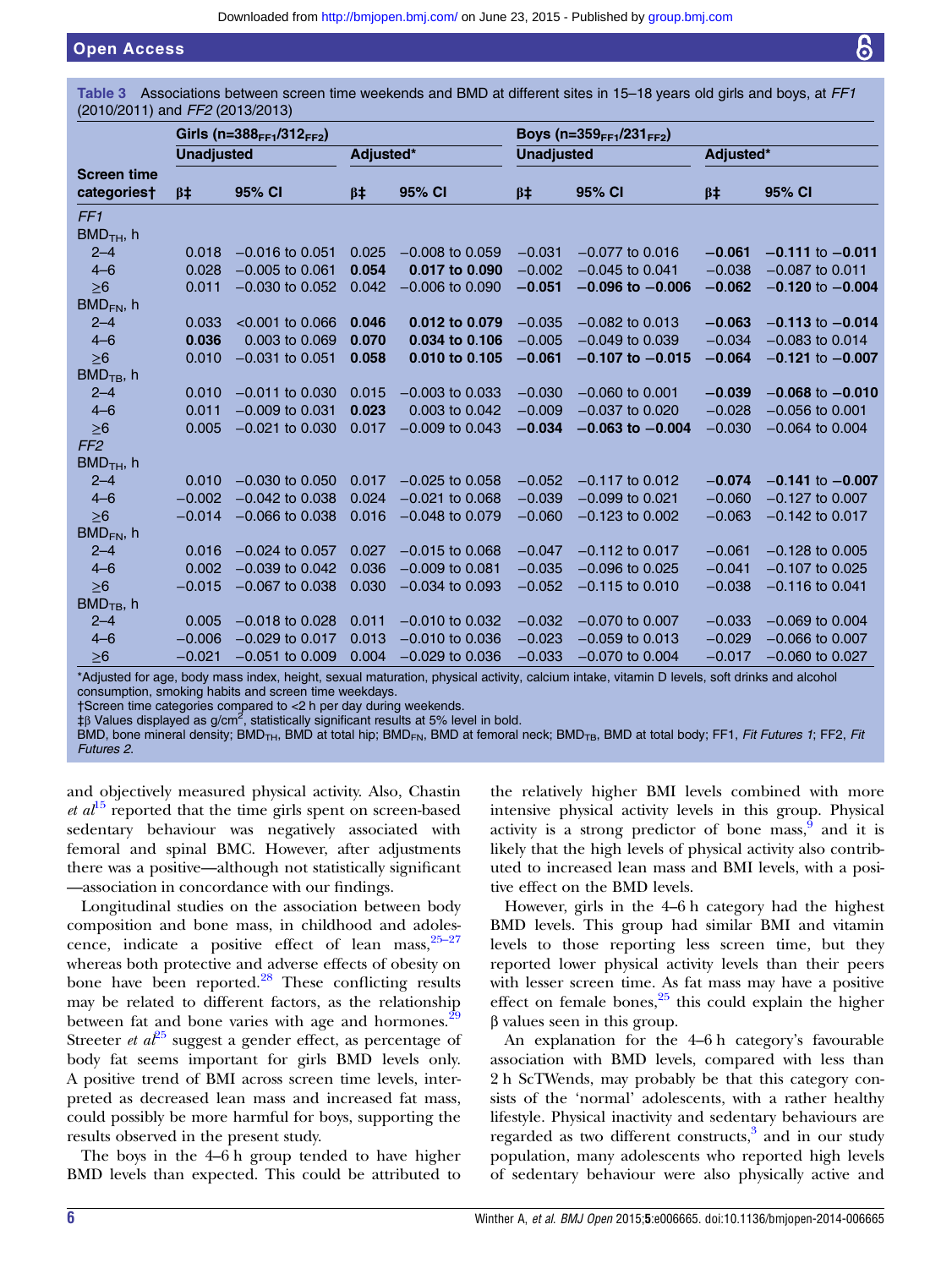this balanced the adverse effects of sedentary behaviour on bone.

The low adjusted  $R^2$  in univariate analyses indicated that ScTWends only explains a small proportion of the variance in BMD. However, considering the robustness to adjustments and consistency with previous findings, the construct 'screen time' seems to be a marker for bone health.

Some studies suggest that energy expenditure is potentially higher when playing videogames, which equals mild-intensity exercise, $30 \text{ compared with resting meta-}$ bolic rate when quietly lying watching  $TV<sup>31</sup>$  However, we have no information on screen time distribution between different devices, which may have caused information bias.

Spending most of your spare time in front of the screen may be regarded negatively among adults, and it is possible that the young students under-reported screen time. However, it is also possible that social pressures may lead young people to over-report screen time. Measurement errors in both directions are therefore possible, which would have attenuated our estimates.

Moreover, adolescents' answers may differ according to gender. A Canadian study on sedentary behaviour concluded that male students were less likely than female students to report high communication time, that is, talking on the phone, texting and instant messaging. $32$  This could explain the gender-specific difference in multimedia and screen modalities usage in the present study, as it might have been easier for boys to make a precise statement of time spent in front of the screen. Girls tend to perform several activities at one time. Small screen recreation such as watching TV, videos and playing video games, combined with light physical activity such as sitting down writing, or working on hobbies and crafts, is not unusual, neither is media multitasking.<sup>33</sup> However, no information about such non-screen-based sedentary activities was available for the present study. A reliability and validity study of the HELENA sedentary questionnaire used by Gracia-Marco et  $al$ ,<sup>14</sup> concluded that their screen time-based sedentary questionnaire is reliable, but better reflects the sedentary behaviour of boys compared with girls.<sup>34</sup> The authors suggest that questionnaires on young people's sedentary behaviour should include different types of sedentary activities, including non-screenbased sedentary behaviour, to correctly classify the most sedentary participants.

#### Strengths and limitations

The main strength of this large representative youth study is the considerable participation rate, including repeated BMD measurements of 66% of the original cohort.

The consistency between the negative associations described for boys at baseline and at 2 years follow-up, as well as the consistency compared with previous observations, strengthen the study. Boys lost to follow-up had no statistically different values according to screen time,

BMD or other determinants measured at FF1, which makes our estimates more robust. On the other hand, dropout girls had higher BMI, lower BMD values and reported significantly higher screen time during weekends at baseline. Among these girls, there were more daily smokers, and they consumed alcohol and carbonated soft drinks more frequently. Such differences between the groups point towards higher β values for FF2 in girls, which, however, was not the case.

Though these are important strengths, some limitations should be noted. Memory and recall skills are known limitations of self-reported instruments. The selfreported screen time questionnaire without classification of different screen modalities made rough estimates of the independent variable, and the lack of information of non-screen-based sedentary behaviour may have introduced residual confounding.

#### **CONCLUSION**

For young boys, self-reported time spent on screen-based sedentary activity was negatively associated with BMD levels; this relationship persisted 2 years later. Such negative associations were not present among girls.

#### **Implications**

Increasing screen time during growth may replace time spent on sports and  $play<sub>i</sub><sup>7</sup>$  and physical activity and TV viewing are regarded as independent predictors of health.<sup>35</sup> Thus, it is important to distinguish between the effects of sedentary and light-intensity physical activity on bone when we are providing reasonable health advice. Our study suggests persisting associations of screen-based sedentary activities on bone health in adolescence. This detrimental association should therefore be regarded as of public health importance and followed closely, since improvement of peak bone mass is possible.<sup>36</sup>

The relevance of international guidelines' recommendation of no more than 2 h screen time a day for children and adolescents, $37 \times 38$  which is much lower than reported by others and us, should be discussed thoroughly and compared to the importance of physical activity for bone health. For further research objectively measured data of sedentary behaviour and physical activity would be preferable, but more difficult to carry out. As a proxy for objectively measured data, we are in need of reliable and valid self-reported instruments to discriminate at the lower end of the activity continuum for girls as well as for boys.

#### Author affiliations

<sup>1</sup>Department of Health and Care Sciences, UiT The Arctic University of Norway, Tromsø, Norway

<sup>2</sup> Division of Rehabilitation Services, University Hospital of North Norway, Tromsø, Norway

<sup>3</sup>Institute of Public Health, College of Medicine and Health Sciences, United Arab Emirates University, Al Ain, UAE

<sup>4</sup>Department of Community Medicine, UiT The Arctic University of Norway, Tromsø, Norway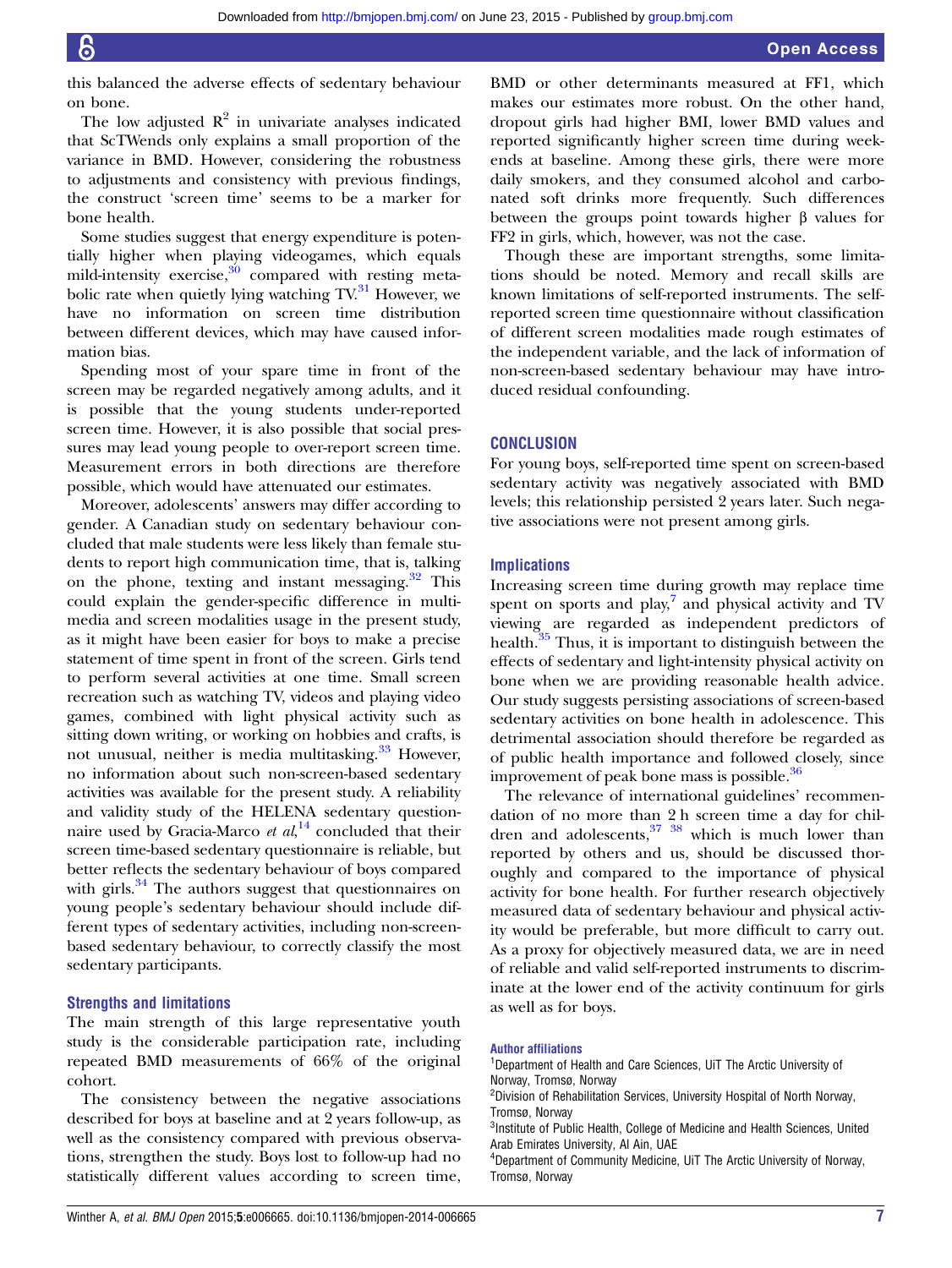5 Division of Internal Medicine, University Hospital of North Norway, Tromsø, **Norway** 

6 Tromsø Endocrine Research Group, Department of Clinical Medicine, UiT The Arctic University of Norway, Tromsø, Norway

<sup>7</sup>MRC Lifecourse Epidemiology Unit, Southampton, UK

<sup>8</sup>Victoria University, Wellington, New Zealand

Acknowledgements The authors are grateful to the study participants, the staff at the Clinical Research Unit at University Hospital of North Norway (UNN HF) and the Fit Futures administration for conducting the study. They also thank The Norwegian Osteoporosis Association for supporting paediatric software.

Contributors AW and NE contributed to the conception and design, the acquisition, analyses and interpretation of the data, as well as drafting and revising the paper. A-SF, GG and RJ contributed to study design and data acquisition. ED made a substantial contribution to the conception and design, as well as analyses and interpretation of the data together with LAA and OAN. In drafting and critically revising the paper, ED, LAA, A-SF, OAN, GG and RJ also made substantial efforts. All the authors have provided final approval of the submitted manuscript.

Funding This work was supported by Northern Norway Regional Health Authority (Helse Nord RHF), ID6877/SFP1053-12.

Competing interests None declared.

Ethics approval The Norwegian Data Protection Authority (reference number 2009/1282) and The Regional Committee of Medical and Health Research Ethics (2011/1702/REK Nord) approved the study in July 2010 and October 2011, respectively.

Provenance and peer review Not commissioned; externally peer reviewed.

Data sharing statement The data set may be available by request to the Tromsø Study.

Open Access This is an Open Access article distributed in accordance with the Creative Commons Attribution Non Commercial (CC BY-NC 4.0) license, which permits others to distribute, remix, adapt, build upon this work noncommercially, and license their derivative works on different terms, provided the original work is properly cited and the use is non-commercial. See: [http://](http://creativecommons.org/licenses/by-nc/4.0/) [creativecommons.org/licenses/by-nc/4.0/](http://creativecommons.org/licenses/by-nc/4.0/)

#### **REFERENCES**

- 1. Saunders TJ, Chaput JP, Tremblay MS. Sedentary behaviour as an emerging risk factor for cardiometabolic diseases in children and youth. *[Can J Diabetes](http://dx.doi.org/10.1016/j.jcjd.2013.08.266)* 2014;38:53-61.
- 2. Chau JY, Merom D, Grunseit A, et al. Temporal trends in non-occupational sedentary behaviours from Australian Time Use Surveys 1992, 1997 and 2006. [Int J Behav Nutr Phys Act](http://dx.doi.org/10.1186/1479-5868-9-76) 2012;9:76.
- 3. Pate RR, O'Neill JR, Lobelo F. The evolving definition of "sedentary". [Exerc Sport Sci Rev](http://dx.doi.org/10.1097/JES.0b013e3181877d1a) 2008;36:173–8.
- 4. Tremblay MS, Colley RC, Saunders TJ, et al. Physiological and health implications of a sedentary lifestyle. [Appl Physiol Nutr Metab](http://dx.doi.org/10.1139/H10-079) 2010;35:725–40.
- 5. Ainsworth BE, Haskell WL, Herrmann SD, et al. 2011 Compendium of Physical Activities: a second update of codes and MET values. [Med Sci Sports Exerc](http://dx.doi.org/10.1249/MSS.0b013e31821ece12) 2011;43:1575–81.
- 6. Pate RR, Mitchell JA, Byun W, et al. Sedentary behaviour in youth. [Br J Sports Med](http://dx.doi.org/10.1136/bjsports-2011-090192) 2011;45:906–13.
- 7. Pate RR, Stevens J, Webber LS, et al. Age-related change in physical activity in adolescent girls. [J Adolesc Health](http://dx.doi.org/10.1016/j.jadohealth.2008.07.003) 2009;44:275–82.
- 8. Loprinzi PD, Cardinal BJ, Loprinzi KL, et al. Benefits and environmental determinants of physical activity in children and adolescents. [Obes Facts](http://dx.doi.org/10.1159/000342684) 2012;5:597-610.
- 9. Heaney RP, Abrams S, Dawson-Hughes B, et al. Peak bone mass. [Osteoporos Int](http://dx.doi.org/10.1007/s001980070020) 2000;11:985–1009.
- 10. Bielemann RM, Martinez-Mesa J, Gigante DP. Physical activity during life course and bone mass: a systematic review of methods and findings from cohort studies with young adults. **[BMC](http://dx.doi.org/10.1186/1471-2474-14-77)** [Musculoskelet Disord](http://dx.doi.org/10.1186/1471-2474-14-77) 2013;14:77.
- 11. Warden SJ, Mantila Roosa SM, Kersh ME, et al. Physical activity when young provides lifelong benefits to cortical bone

size and strength in men. [Proc Natl Acad Sci USA](http://dx.doi.org/10.1073/pnas.1321605111) 2014;111:5337–42.

- 12. Costigan SA, Barnett L, Plotnikoff RC, et al. The health indicators associated with screen-based sedentary behavior among adolescent girls: a systematic review. [J Adolesc Health](http://dx.doi.org/10.1016/j.jadohealth.2012.07.018) 2013;52:382–92.
- 13. Vicente-Rodríguez G, Ortega FB, Rey-Lopez JP, et al. Extracurricular physical activity participation modifies the association between high TV watching and low bone mass. [Bone](http://dx.doi.org/10.1016/j.bone.2009.07.084) 2009;45:925–30.
- 14. Gracia-Marco L, Rey-Lopez JP, Santaliestra-Pasias AM, et al. Sedentary behaviours and its association with bone mass in adolescents: the HELENA Cross-Sectional Study. **[BMC Public](http://dx.doi.org/10.1186/1471-2458-12-971)** [Health](http://dx.doi.org/10.1186/1471-2458-12-971) 2012;12:971.
- 15. Chastin SF, Mandrichenko O, Skelton DA. The frequency of osteogenic activities and the pattern of intermittence between periods of physical activity and sedentary behaviour affects bone mineral content: the cross-sectional NHANES study. **[BMC Public](http://dx.doi.org/10.1186/1471-2458-14-4)** [Health](http://dx.doi.org/10.1186/1471-2458-14-4) 2014:14:4.
- 16. Gabel L, McKay HA, Nettlefold L, et al. Bone architecture and strength in the growing skeleton: the role of sedentary time. [Med Sci](http://dx.doi.org/10.1249/MSS.0000000000000418) [Sports Exerc](http://dx.doi.org/10.1249/MSS.0000000000000418) 2015;47:363-72.
- 17. Hardy LL, Bass SL, Booth ML. Changes in sedentary behavior among adolescent girls: a 2.5-year prospective cohort study. [J Adolesc Health](http://dx.doi.org/10.1016/j.jadohealth.2006.09.009) 2007;40:158–65.
- 18. The Tromsø Study. Secondary The Tromsø Study. [http://www.](http://www.tromsostudy.com) [tromsostudy.com](http://www.tromsostudy.com) (accessed 17 Sep 2014).
- 19. Winther A, Dennison E, Ahmed LA, et al. The Tromso Study: Fit Futures: a study of Norwegian adolescents' lifestyle and bone health. [Arch Osteoporos](http://dx.doi.org/10.1007/s11657-014-0185-0) 2014;9:185.
- 20. Lunar enCore, Supplement til pediatrisk referansedata. 1. revision ed: GE Healthcare, 2010-Nov.
- 21. Oberg J, Jorde R, Almas B, et al. Vitamin D deficiency and lifestyle risk factors in a Norwegian adolescent population. [Scand J Public](http://dx.doi.org/10.1177/1403494814541593) [Health](http://dx.doi.org/10.1177/1403494814541593) 2014;42:593–602.
- 22. Graff-Iversen S, Anderssen SA, Holme IM, et al. Two short questionnaires on leisure-time physical activity compared with serum lipids, anthropometric measurements and aerobic power in a suburban population from Oslo, Norway. [Eur J Epidemiol](http://dx.doi.org/10.1007/s10654-007-9214-2) 2008;23:167–74.
- 23. Petersen A, Crockett L, Richards M, et al. A self-report measure of pubertal status: reliability, validity, and initial norms. [J Youth Adolesc](http://dx.doi.org/10.1007/BF01537962) 1988;17:117–33.
- 24. Norden. Nordic Nutrition Recommendation 2012. Part 5. Secondary Nordic Nutrition Recommendation 2012. Part 5. [http://norden.](http://norden.diva-portal.org/smash/record.jsf?pid=diva2%3A745817&dswid=8635) [diva-portal.org/smash/record.jsf?pid=diva2%3A745817&dswid=8635](http://norden.diva-portal.org/smash/record.jsf?pid=diva2%3A745817&dswid=8635) (accessed 6 Feb 2015).
- 25. Streeter AJ, Hosking J, Metcalf BS, et al. Body fat in children does not adversely influence bone development: a 7-year longitudinal study (EarlyBird 18). [Pediatr Obes](http://dx.doi.org/10.1111/j.2047-6310.2012.00126.x) 2013;8:418-27.
- 26. Jackowski SA, Lanovaz JL, Van Oort C, et al. Does lean tissue mass accrual during adolescence influence bone structural strength at the proximal femur in young adulthood? [Osteoporos Int](http://dx.doi.org/10.1007/s00198-013-2592-2) 2014;25:1297–304.
- 27. Heidemann M, Holst R, Schou AJ, et al. The influence of anthropometry and body composition on children's bone health: the Childhood Health, Activity and Motor Performance School (The CHAMPS) Study, Denmark. [Calcif Tissue Int](http://dx.doi.org/10.1007/s00223-014-9941-9) 2015;96:97–104.
- 28. Mosca LN, da Silva VN, Goldberg TB. Does excess weight interfere with bone mass accumulation during adolescence? [Nutrients](http://dx.doi.org/10.3390/nu5062047) 2013;5:2047–61.
- 29. Dimitri P, Bishop N, Walsh JS, et al. Obesity is a risk factor for fracture in children but is protective against fracture in adults: a paradox. [Bone](http://dx.doi.org/10.1016/j.bone.2011.05.011) 2012;50:457–66.
- 30. Segal KR, Dietz WH. Physiologic responses to playing a video game. Am J Dis Child 1991;145:1034–6.
- 31. Ainsworth BE, Haskell WL, Whitt MC, et al. Compendium of physical activities: an update of activity codes and MET intensities. [Med Sci](http://dx.doi.org/10.1097/00005768-200009001-00009) [Sports Exerc](http://dx.doi.org/10.1097/00005768-200009001-00009) 2000;32(9 Suppl):S498–504.
- 32. Leatherdale ST. Factors associated with communication-based sedentary behaviors among youth: are talking on the phone, texting, and instant messaging new sedentary behaviors to be concerned about? [J Adolesc Health](http://dx.doi.org/10.1016/j.jadohealth.2010.02.012) 2010;47:315–18.
- 33. Foehr UG. Media multitasking among American youth: prevalence, predictors and pairings. ERIC: Henry J. Kaiser Family Foundation, 2006:39.
- 34. Rey-Lopez JP, Ruiz JR, Ortega FB, et al. Reliability and validity of a screen time-based sedentary behaviour questionnaire for adolescents: the HELENA study. [Eur J Public Health](http://dx.doi.org/10.1093/eurpub/ckr040) 2012;22:373–7.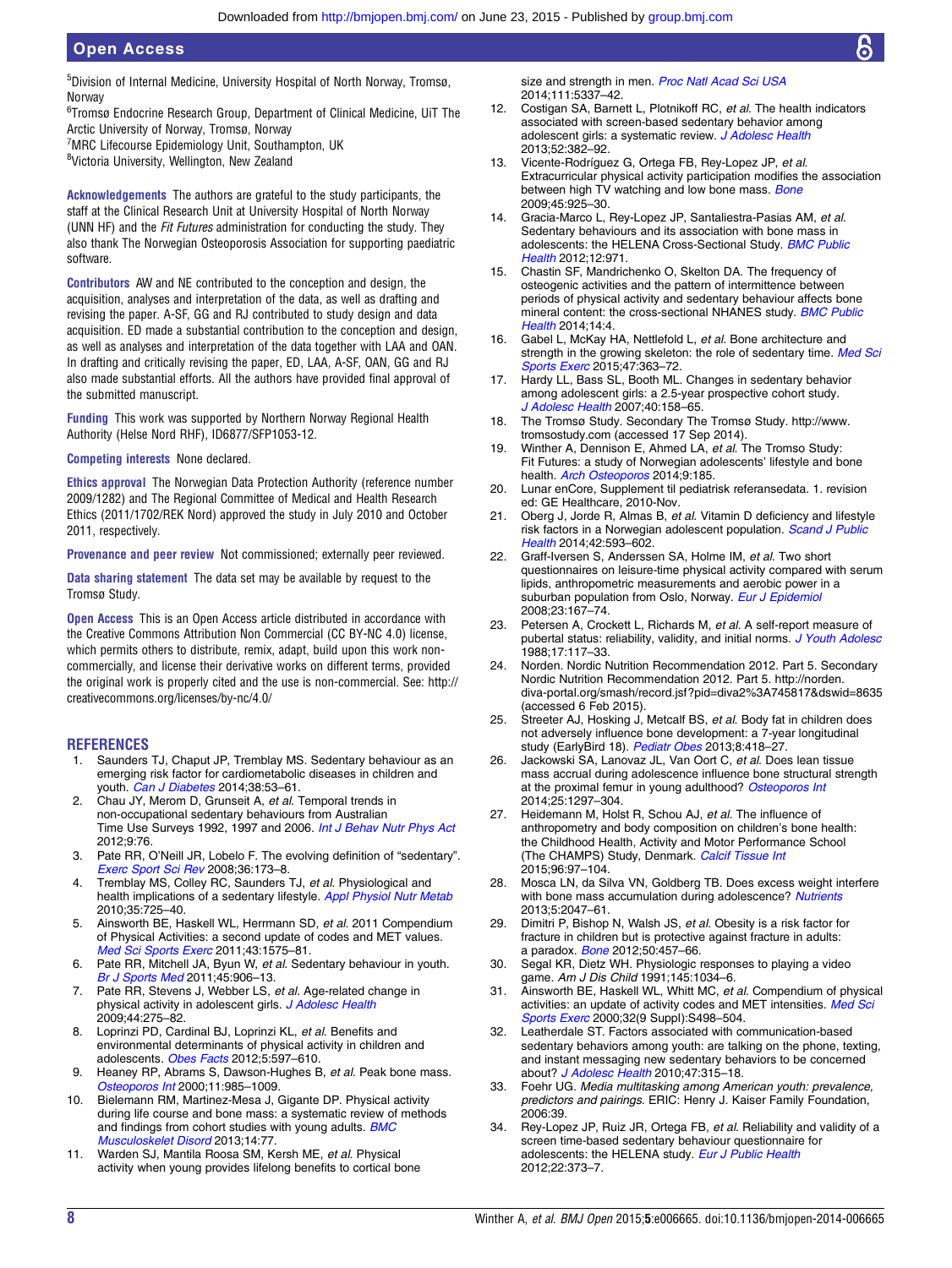## Open Access

- $\bm{6}$
- 35. Ekelund U, Brage S, Froberg K, *et al*. TV viewing and physical activity are independently associated with metabolic risk in children: the European Youth Heart Study. [PLoS Med](http://dx.doi.org/10.1371/journal.pmed.0030488) 2006;3:e488.
- 36. Zanker CL, Osborne C, Cooke CB, et al. Bone density, body composition and menstrual history of sedentary female former<br>gymnasts, aged 20–32 years. *[Osteoporos Int](http://dx.doi.org/10.1007/s00198-003-1524-y)* 2004;15:145–54.
- 37. American Academy of Pediatrics. Committee on Public Education. American Academy of Pediatrics: children, adolescents, and television. [Pediatrics](http://dx.doi.org/10.1542/peds.107.2.423) 2001;107:423-6.
- 38. Tremblay MS, Leblanc AG, Janssen I, et al. Canadian sedentary behaviour guidelines for children and youth. [Appl Physiol Nutr Metab](http://dx.doi.org/10.1139/H11-012) 2011;36:59–64;65–71.